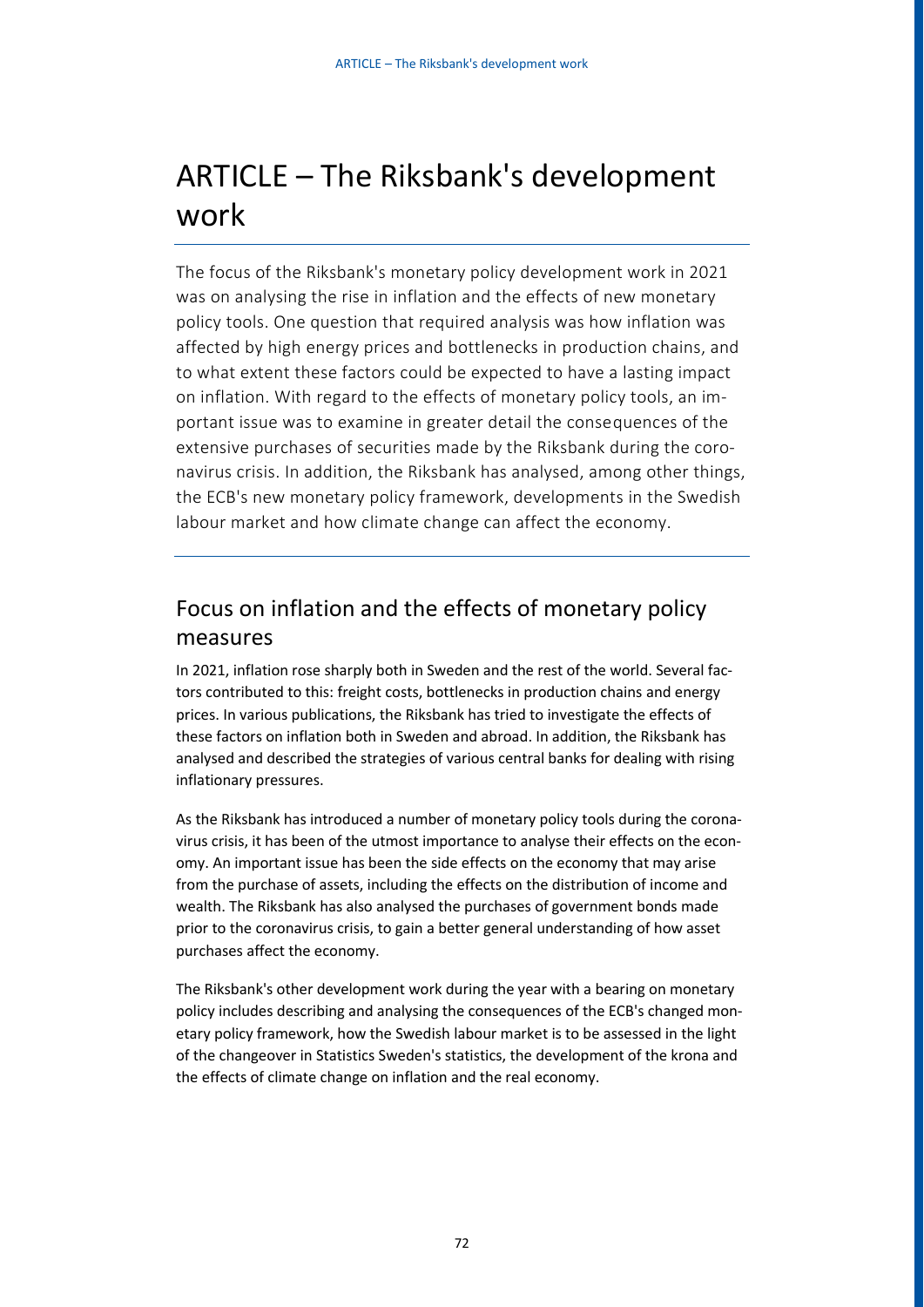### **Table 3. Monetary policy-related studies conducted in 2021.**

Year of publication 2021, unless otherwise specified

# **Articles in Monetary Policy Reports**

"Changed consumption during the pandemic affects inflation", February.

"Alternative scenarios for the economic recovery", February.

"Changes in the LFS and the Riksbank's analysis of the labour market", February.

"Development of the Riksbank's securities holdings", February.

"Rapidly rising housing prices despite the coronavirus crisis", April.

"Alternative scenarios for the recovery", April.

"How are higher commodity prices and freight costs affecting inflation in Sweden?", July.

"Expansionary fiscal policies abroad are contributing to the recovery", July.

"Foreign central banks' plans for a gradually less expansionary monetary policy", September.

"Different methods of measuring housing costs in the consumer price index", September.

"New monetary policy strategy in the euro area", September.

"Are low global real interest rates set to continue?", November.

"Higher inflation – temporary or persistent?", November.

#### **Economic Commentaries**

I. Häkkinen Skans, "The corona crisis and the labour market – effects in the short and the long term", No. 1.

P. Di Casola, "What does research have to say about the effects of central banks' balance sheet policies?", No. 2.

M. Löf, "Cyclically sensitive and exchange rate sensitive prices", No. 5.

J. Alsterlind, "Why have US long-term yields risen?", No. 6.

G. Lundgren, "Survey-based inflation expectations", No. 7.

H. Erikson and D. Vestin, "Pass-through of negative policy rates", No. 9.

B. Andersson, M. Apel and I. Häkkinen Skans, "10 questions and answers about the distributional effects of monetary policy", No. 11.

D. Hansson and J. Birging, "The Riksbank's asset purchases during the coronavirus pandemic", No. 12.

J. Alsterlind, "The development of risk premiums on covered bonds during the coronavirus pandemic", No. 13.

E. Bylund and M. Jonsson, "An overview of the economic consequences of the NGFS climate scenarios", No. 14.